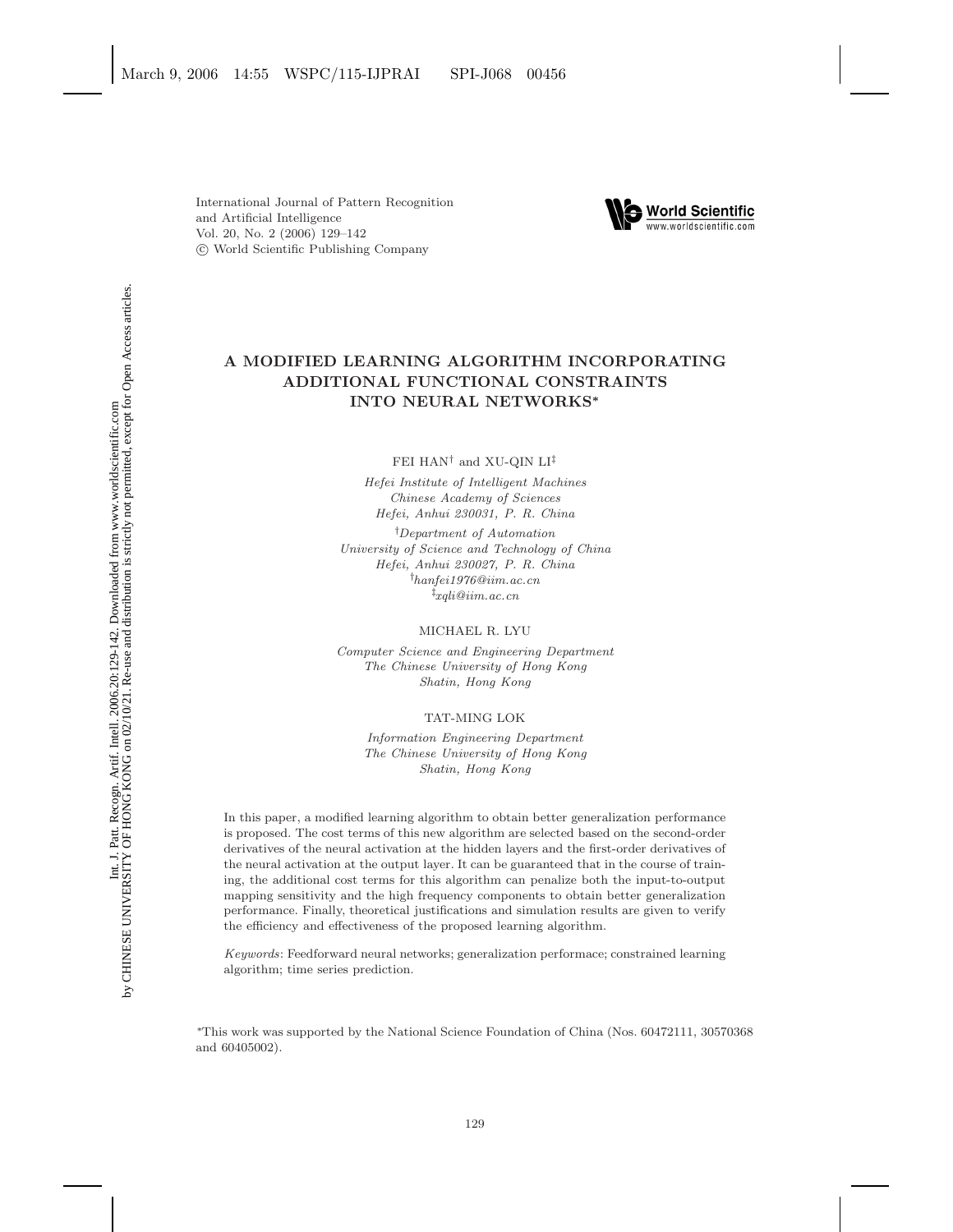### **1. Introduction**

Most traditional learning algorithms with feedforward neural networks (FNN) are to use the sum-of-square error criterion to derive the updated formulae. However, these learning algorithms do not considered the network structure and the involved problem properties, thus their capabilities are limited.<sup>13</sup> In order to obtain better generalization capability, $1,3,4$  many constrained learning algorithms that incorporate additional functional constraints into neural networks have been proposed in literature.5–10*,*14–<sup>16</sup>

In literature,<sup>12</sup> two learning algorithms were proposed that are referred to as Hybrid-I method and Hybrid-II method, respectively. The Hybrid-I algorithm incorporates the first-order derivatives of the neural activation at hidden layers into the sum-of-square error cost function to reduce the input-to-output mapping sensitivity. On the other hand, the Hybrid-II algorithm incorporates the second-order derivatives of the neural activation at hidden layers and output layer into the sumof-square error cost function to penalize the high frequency components in training data. Nevertheless, all the above learning algorithms can almost improve the generalization performance to some degree, but do not show the best generalization performance.

In this paper, a new modified learning algorithm based on Hybrid-I and Hybrid-II algorithms is proposed. The additional cost terms of the new algorithm are selected based on the first-order derivatives of the neural activation at the output layer and the second-order derivatives of the neural activation at the hidden layers. This new algorithm inherits the features from the original Hybrid-I and Hybrid-II algorithms. Moreover, through experiments, it can be found that the generalization performance for this modified algorithm is better than the one for the original Hybrid ones.

## **2. The New Modified Learning Algorithm**

Considering an FNN with one input layer, hidden layers, and one output layer, the units in each layer apart from the input layer receive the inputs from all units in the previous layer. For simplicity, the same activation function for all neurons at all layers, i.e. tangent sigmoid transfer function is adopted:

$$
f(x) = (1 - \exp(-2x))/(1 + \exp(-2x)).
$$
\n(1)

It can be deduced that this activation function has the following property:

$$
f''(x) = -2f(x)f'(x).
$$
 (2)

Before presenting input-to-output sensitivity, the following mathematical notation is first created. Assume that  $x_k$  and  $y_i$  denote the kth element of the input vector and the *i*th element of the output vector, respectively;  $w_{j_l j_{l-1}}$  denotes the synaptic weight from the j*<sup>l</sup>*th hidden neuron at the <sup>l</sup>th layer to the <sup>j</sup>*<sup>l</sup>*−<sup>1</sup>th hidden neuron at  $(l-1)$ th layer;  $w_{ij}$ <sub>L−1</sub> denotes the synaptic weight from the *i*<sup>th</sup> neuron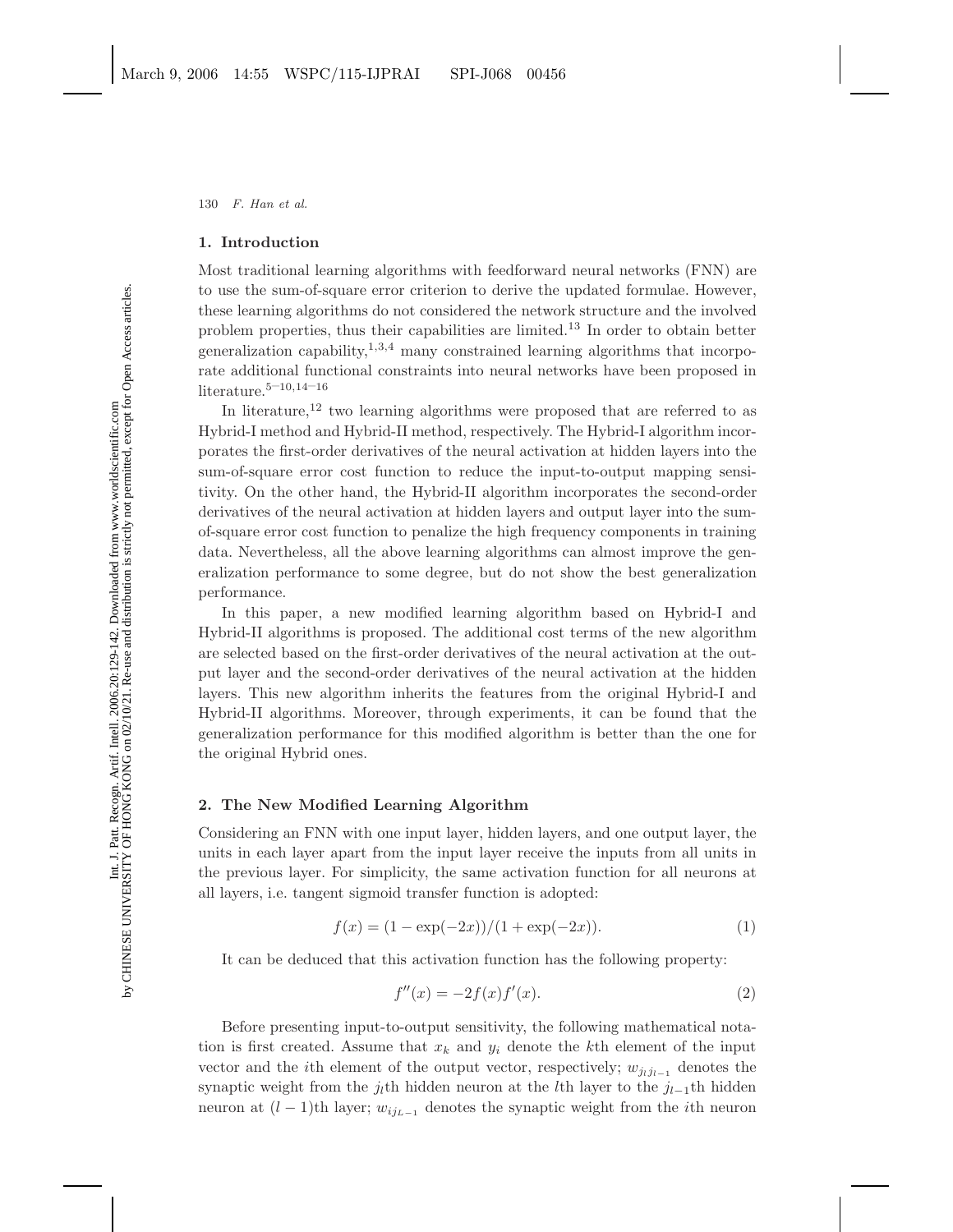at output layer to the  $j_{L-1}$ th hidden neuron at  $(L-1)$ th layer;  $w_{j1k}$  denotes the synaptic weight from the  $j_1$ th hidden neuron at the first layer to the kth element of the input vector;  $f'_{l}(\cdot)$  is the derivative of the sigmoid function  $f_{l}(\cdot)$  at *l*th layer;<br> $h_{l} = f_{l}(\hat{h}_{l})$  is the activation function of the *i*<sup>th</sup> element at the *l*th layer with  $h_{j_l} = f_l(\hat{h}_{j_l})$  is the activation function of the *j*<sub>l</sub><sup>th</sup> element at the *l*<sup>th</sup> layer with  $\hat{h}_{j_l} = \sum_{j_{l-1}} w_{j_l j_{l-1}} h_{j_{l-1}}$ . The  $t_i$  and  $y_i$  denote the target and actual output values of the *i*th neuron at output layer, respectively;  $N_l$  denotes the number of neurons at the *l*<sup>th</sup> layer.

To obtain better generalization performance than Hybrid-I and Hybrid-II algorithms, a new cost function for an L-layered FNN containing the additional output layer penalty term and the weights decay term at the hidden layers is defined as follow:

$$
E = \frac{1}{N} \sum_{S=1}^{N} E^S
$$
\n
$$
\tag{3}
$$

where

$$
E^{S} = \frac{1}{2N_{L}} \sum_{j_{L}=1}^{N_{L}} (t_{j_{L}}^{S} - y_{j_{L}}^{S})^{2} + \sum_{l=1}^{L-1} \gamma_{l} E_{h}^{lS} + \frac{\gamma_{L}}{N_{L}} \sum_{j_{L}=1}^{N_{L}} f'(\hat{h}_{j_{L}}^{LS})
$$
(4)

and

$$
E_h^{lS} = \frac{1}{2N_l} \sum_{j_l=1}^{N_l} f'(\hat{h}_{j_l}^{lS}) \left[ \sum_{j_{l-1}=1}^{N_{l-1}} (w_{j_l j_{l-1}}^S)^2 \right].
$$
 (5)

The cost function E*<sup>S</sup>* denotes the corresponding cost function for the <sup>S</sup>th stored pattern. The second term on the right-hand side of Eq. (4) is a kind of weights decay term; the third term on the right-hand side of Eq. (4) denotes the additional output layer penalty term at the output layer; the gains  $\gamma_l$  and  $\gamma_L$  represent the relative significance among the cost terms; N denotes the number of stored patterns.

The network is trained by a steepest-descent error minimization algorithm, the synaptic weight update for Sth stored pattern becomes:

$$
\Delta w_{j_l j_{l-1}}^S = -\eta_l \frac{\partial E^S}{\partial w_{j_l j_{l-1}}^S} = \eta_l \delta_{j_l}^S h_{j_{l-1}}^S - \eta_l \frac{\gamma_l}{N_l} w_{j_l j_{l-1}}^S f'(\hat{h}_{j_l}^S) \quad l = 1, 2, ..., L - 1 \quad (6)
$$

$$
\Delta w_{j_L j_{L-1}}^S = -\eta_L \frac{\partial E^S}{\partial w_{j_L j_{L-1}}^S} = \eta_L \delta_{j_L}^S h_{j_{L-1}}^S \tag{7}
$$

where  $\delta_{j_l}^S$  denotes the negative derivative of the cost  $E^S$  to  $\hat{h}_{j_l}^S$  at *l*th layer.

The negative derivative of the cost  $E^S$  to  $\hat{h}_{j_l}^S$  at the hidden layer, i.e.  $\delta_{j_l}^S$ , can be computed by back-propagation style as follows:

$$
\delta_{j_l}^S = -\frac{\partial E^S}{\partial \hat{h}_{j_l}^S} = \sum_{j_{l+1}=1}^{N_{l+1}} \delta_{j_{l+1}}^S w_{j_{l+1}j_l}^S f'(\hat{h}_{j_l}^S) \n- \frac{\gamma_l}{2N_l} f''(\hat{h}_{j_l}^S) \sum_{j_{l-1}=1}^{N_{l-1}} (w_{j_l j_{l-1}}^S)^2 \qquad l = 1, ..., L-1.
$$
\n(8)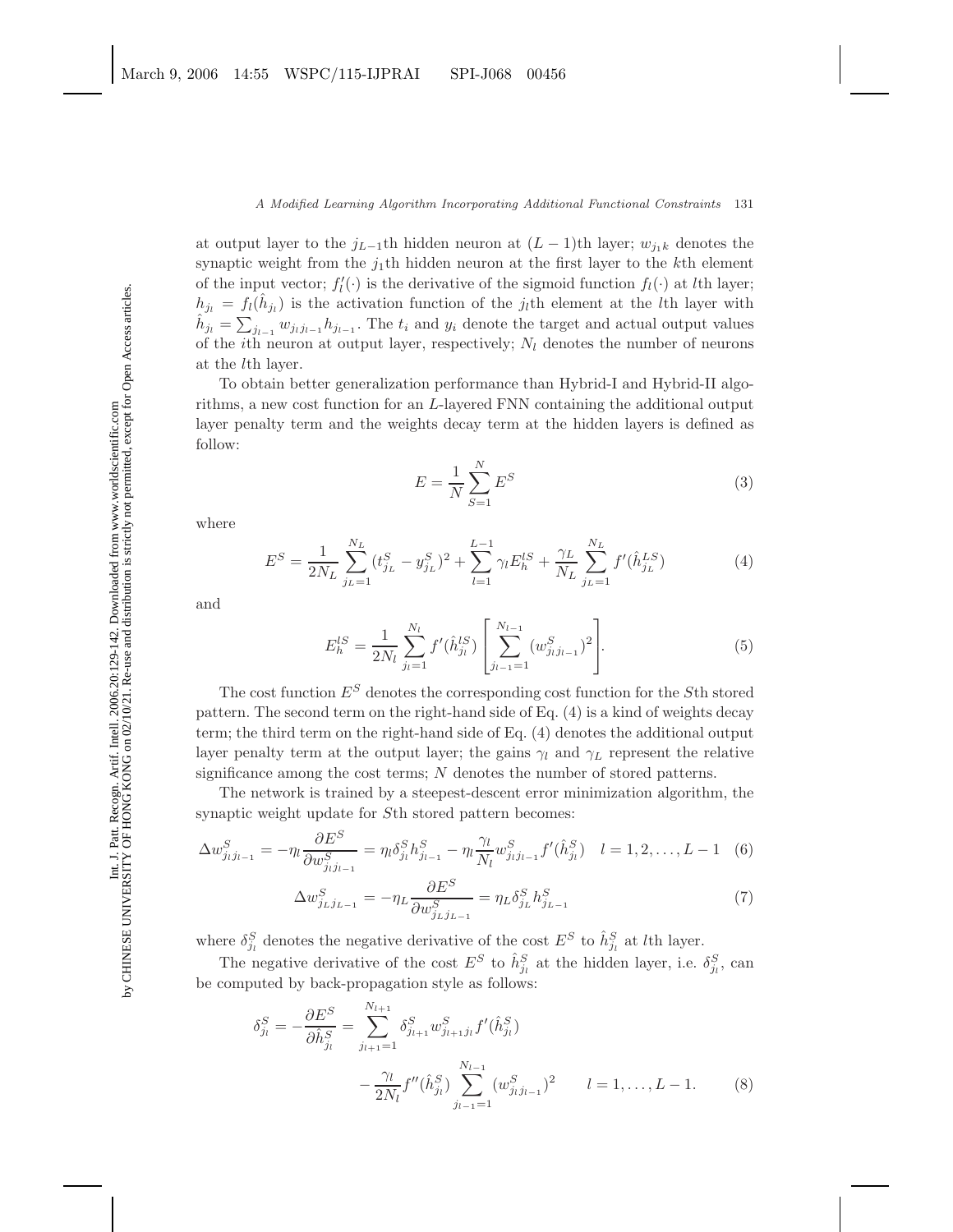132 *F. Han et al.*

The negative derivative of the cost  $E^S$  to the  $\hat{h}_{j_L}^S$  at the hidden layer, i.e.  $\delta_{j_L}^S$ , be computed by back proposation style as follows: can be computed by back-propagation style as follows:

$$
\delta_{j_L}^S = -\frac{\partial E^S}{\partial \hat{h}_{j_L}^S} = \frac{1}{N_L} f'(\hat{h}_{j_L}^S)(t_{j_L}^S - y_{j_L}^S) - \frac{\gamma_L}{N_L} f''(\hat{h}_{j_L}^S).
$$
\n(9)

## **3. Theoretical Analysis for this Modified Learning Algorithm**

According to literature,<sup>11</sup> for an L-layered feedforward neural network, the sensitivity for  $y_i$  to  $x_k$  can be defined as:

$$
\frac{\partial y_i}{\partial x_k} = \sum_{j_1, \dots, j_{L-1}} w_{ij_{L-1}} w_{j_{L-1}j_{L-2}} \cdots w_{j_1 k} f'_L(\hat{y}_i) f'_{L-1}(\hat{h}_{j_{L-1}}) \cdots f'_1(\hat{h}_{j_1}). \tag{10}
$$

From this equation, it can be deduced that while  $\hat{h}_{j_l}$  becomes bigger, the derivative  $f'(\hat{h}_{j_l})$  may become smaller sharply. As a result, the low input-to-output sensi-<br>tivity will be achieved. For simplicity, consider a single layered namel naturals with tivity will be achieved. For simplicity, consider a single-layered neural network with tangent sigmoid neuron. If the input vector x is modified by  $\Delta x$ , the change  $\Delta y_i$ , at the ith output neuron may be approximated as:

$$
\Delta y_i = y_i(x + \Delta x) - y_i(x) \approx \sum_k \Delta x_k \frac{\partial y_i}{\partial x_k} = \sum_k w_{ik} f'(\hat{y}_i) \Delta x_k.
$$
 (11)

Consequently,  $\Delta y_i/y_i$  can be computed as follow:

$$
\frac{\Delta y_i}{y_i} = \frac{\sum_k w_{ik} f'(\hat{y}_i) \Delta x_k}{f(\hat{y}_i)} = \frac{f'(\hat{y}_i)}{f(\hat{y}_i)} \sum_k w_{ik} x_k \frac{\Delta x_k}{x_k} = \frac{f'(\hat{y}_i) \hat{y}_i}{f(\hat{y}_i)} \frac{\Delta x_k}{x_k}
$$
(12)

 $q(\hat{y}_i)$  is defined as:

$$
g(\hat{y}_i) = \frac{f'(\hat{y}_i)\hat{y}_i}{f(\hat{y}_i)} = \frac{4\hat{y}_i}{\exp(2\hat{y}_i) - \exp(-2\hat{y}_i)}.
$$
(13)

The  $g(\hat{y}_i)$  has generally a maximum at  $\hat{y}_i = 0$  and two minima at  $\hat{y}_i = \pm \infty$ . When the value of  $\hat{y}_i$  becomes larger, the value of  $g(\hat{y}_i)$  becomes exponentially decreasing. Consequently, a larger value of  $\hat{y}_i$  brings on better generalization capability. Apparently, it can be seen that the  $g(\hat{y}_i)$  and  $f'(\hat{y}_i)$  have similar functional forms according to literature  $^{12}$  thus, the second additional sect term in Eq. (4) forms according to literature,<sup>12</sup> thus, the second additional cost term in Eq. (4) can result in better generalization performance. As far as an L-layered feedforward neural network is concerned, the same result can be obtained. According to the above results, the network obtains lower input-to-output sensitivity in the first hidden layer, and it means that the changes of the input vector will lead to smaller changes of the values of output vector in the first hidden layer. In a similar way, the smaller changes in the first hidden layer will result in much smaller changes of the values of the output vector in the second hidden layer, because the output vector in the first hidden layer is the input vector for the second hidden layer. The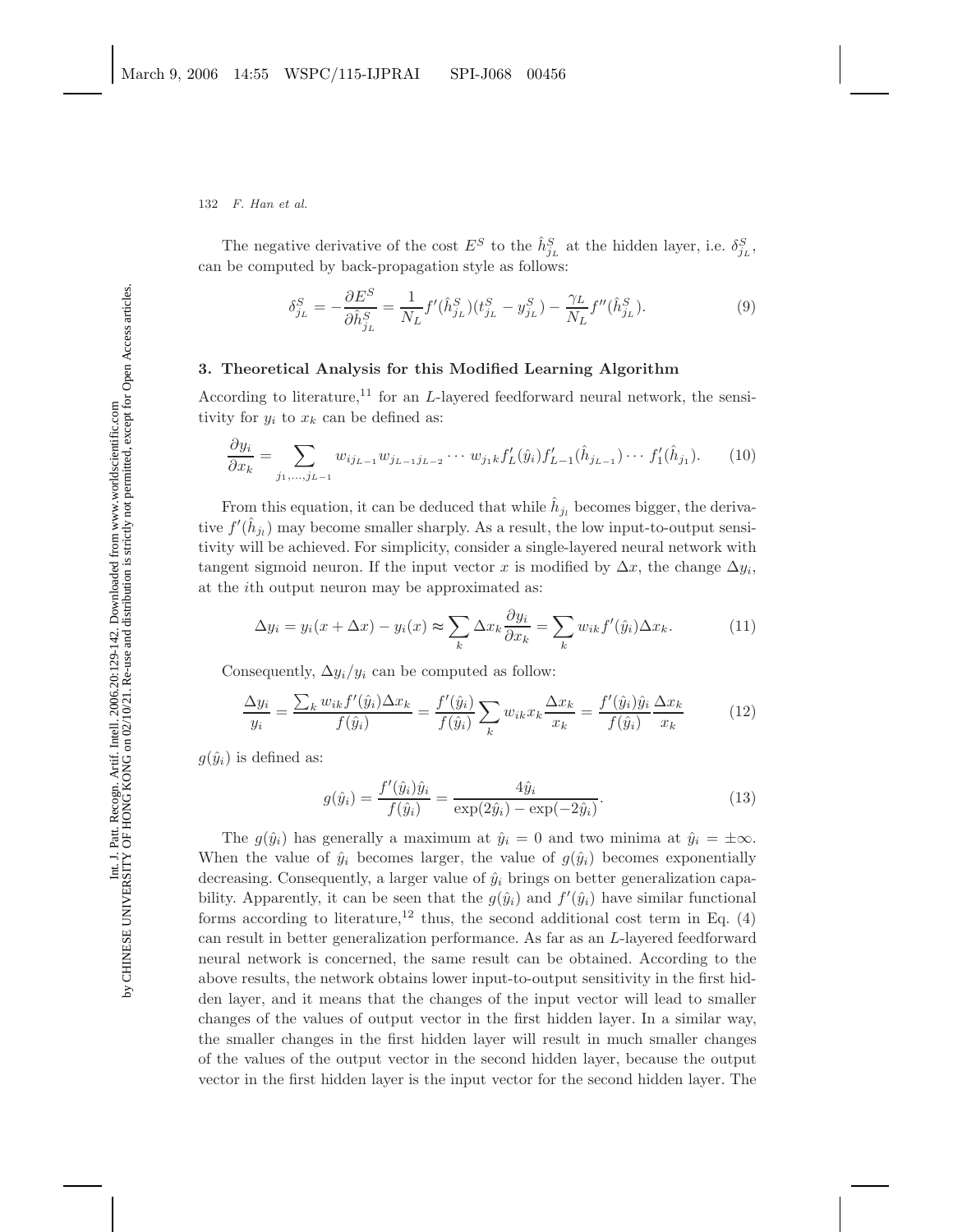remaining layers may be deduced by analogy. Hence, it can be easily seen that the values of the output vector in the output layer have much smaller changes although the input vector changes a lot.

From a Bayesian perspective, all the additional cost functions designed for the above constrained learning algorithms can be interpreted as a negative logarithm of the prior probability distribution of weights.2*,*<sup>16</sup> In order to obtain good generalization capability, this new hybrid algorithm tries to reduce the network complexity by introducing weight decay term. For the weight decay form,  $E_c(w) = \frac{1}{2} \sum_i w_i^2$ , it can<br>be derived by taking positive logarithm on the Caussian distribution of weights be derived by taking negative logarithm on the Gaussian distribution of weights. This weight decay method penalizes large weights and rewards small weights, but it decays weights at the same rates regardless of its sizes.<sup>12</sup> For simplicity, the weight decay terms in the new hybrid learning algorithm, i.e. the first additional cost term in Eq. (4), can be simplified as:  $E_c(w) = \frac{f'}{2} \sum_i w_i^2$ . It favors large weights only when the corresponding hidden activation is saturated. The derivative of hidden activation, f , can be regarded as a scaling parameter to control whether weights are scaled up or down during learning process.

According to the above results, it can be concluded that in the course of training, the proposed learning algorithm can obtain better generalization performance by penalizing both the input-to-output mapping sensitivity and high frequency components in training data.

## **4. Experimental Results and Discussion**

To demonstrate the improved generalization capability of the proposed modified learning algorithm, in the following, experiments with two real-world benchmarks of sunspot time series and chaotic laser pulsation data will be done. The latter is obtained from Santa Fe competition data set A.

## **4.1.** *Single-step and iterative-step prediction for sunspot time series*

To compare the generalization ability of the proposed learning algorithm with one of the two original Hybrid ones, a (12-8-1)-sized network to solve the sunspot time series single-step and iterative-step prediction is used. Assume that sunspot data from the year 1700 to 1920 are used as training set. The data after the year 1920 are used as testing set. In addition, as for single-step prediction, this testing data is divided into four intervals, that is, from the year 1921 to 1955, 1956 to 1979, 1980 to 2003, and finally 1921 to 2003. As a result, the single-step prediction results are shown in Figs. 1–4 for BP algorithm, Hybrid-I algorithm, Hybrid-II algorithm and the proposed new learning algorithm, respectively. In the meantime, the iterative prediction results are shown in Figs. 5–8 for the above four learning algorithms.

In order to statistically compare the prediction accuracies for sunspot data with the above four algorithms, an experiment is done fifty times for each algorithm and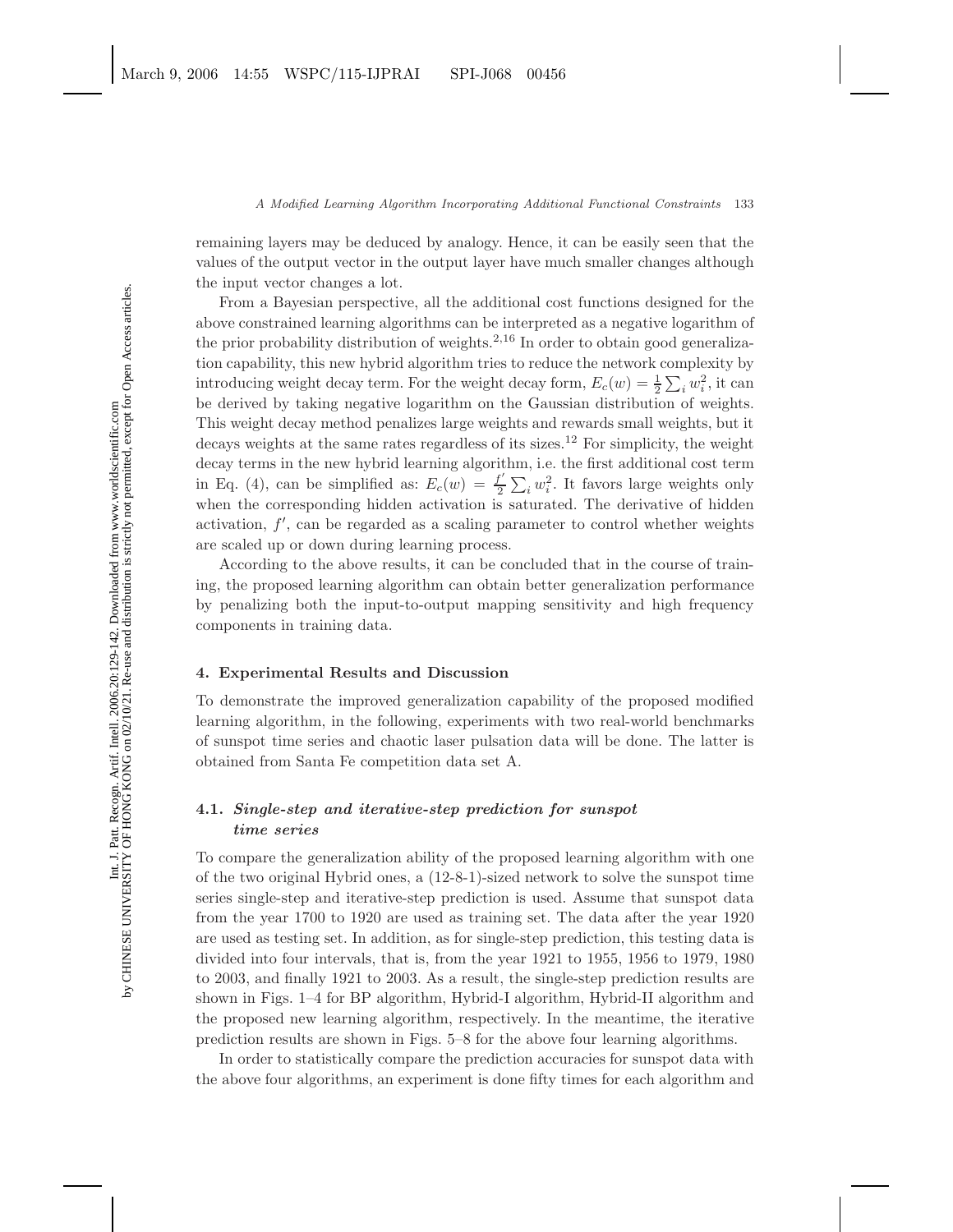

Fig. 1. Results with single-step prediction for sunspot time series by using BP algorithm.



Fig. 2. Results with single-step prediction for sunspot time series by using Hybrid-I algorithm.



Fig. 3. Results with single-step prediction for sunspot time series by using Hybrid-II algorithm.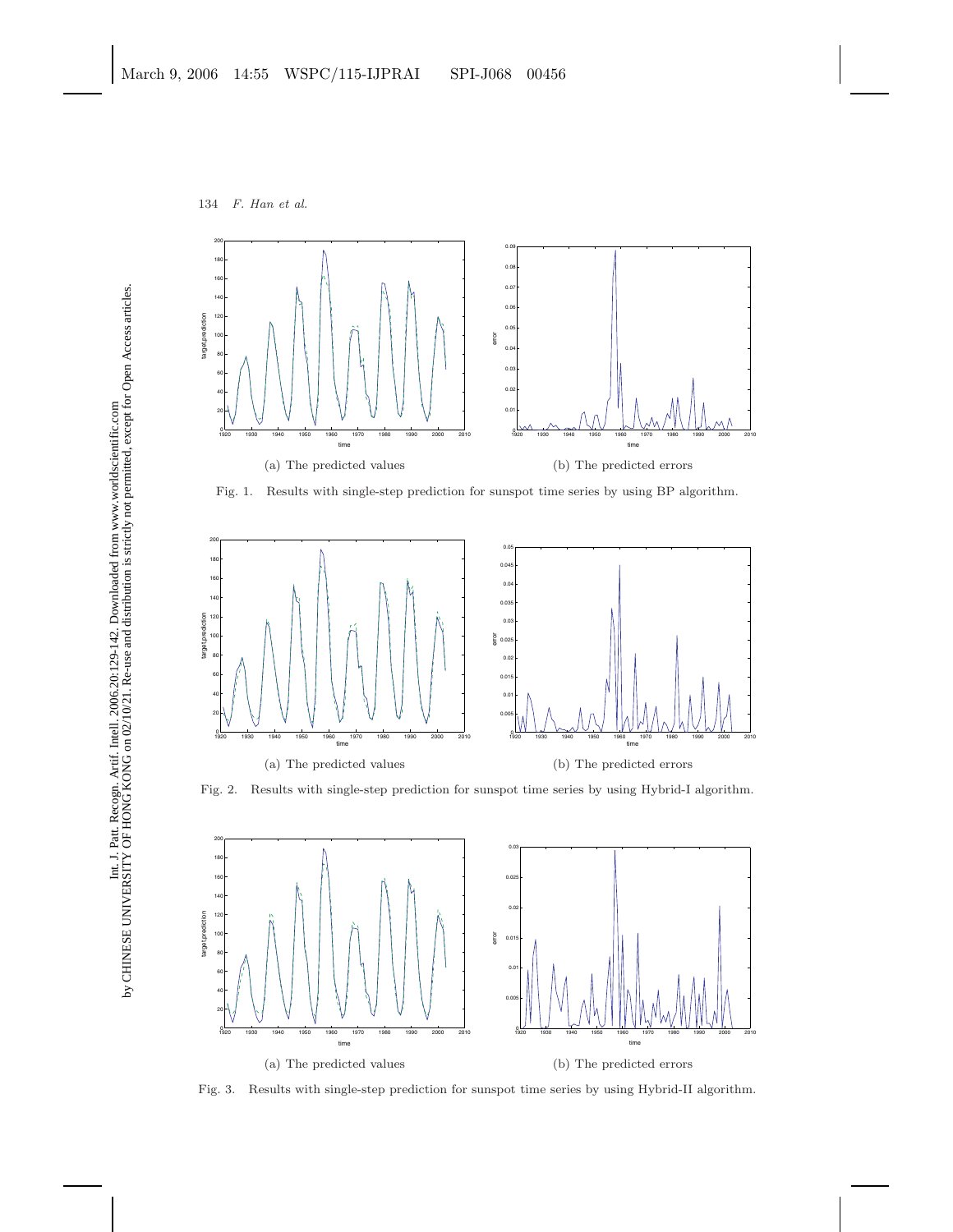

Fig. 4. Results with single-step prediction for sunspot time series by using the new learning algorithm.



(a) The predicted values (b) The predicted errors





Fig. 6. Results with iterative-step prediction for sunspot time series by using Hybrid-I algorithm.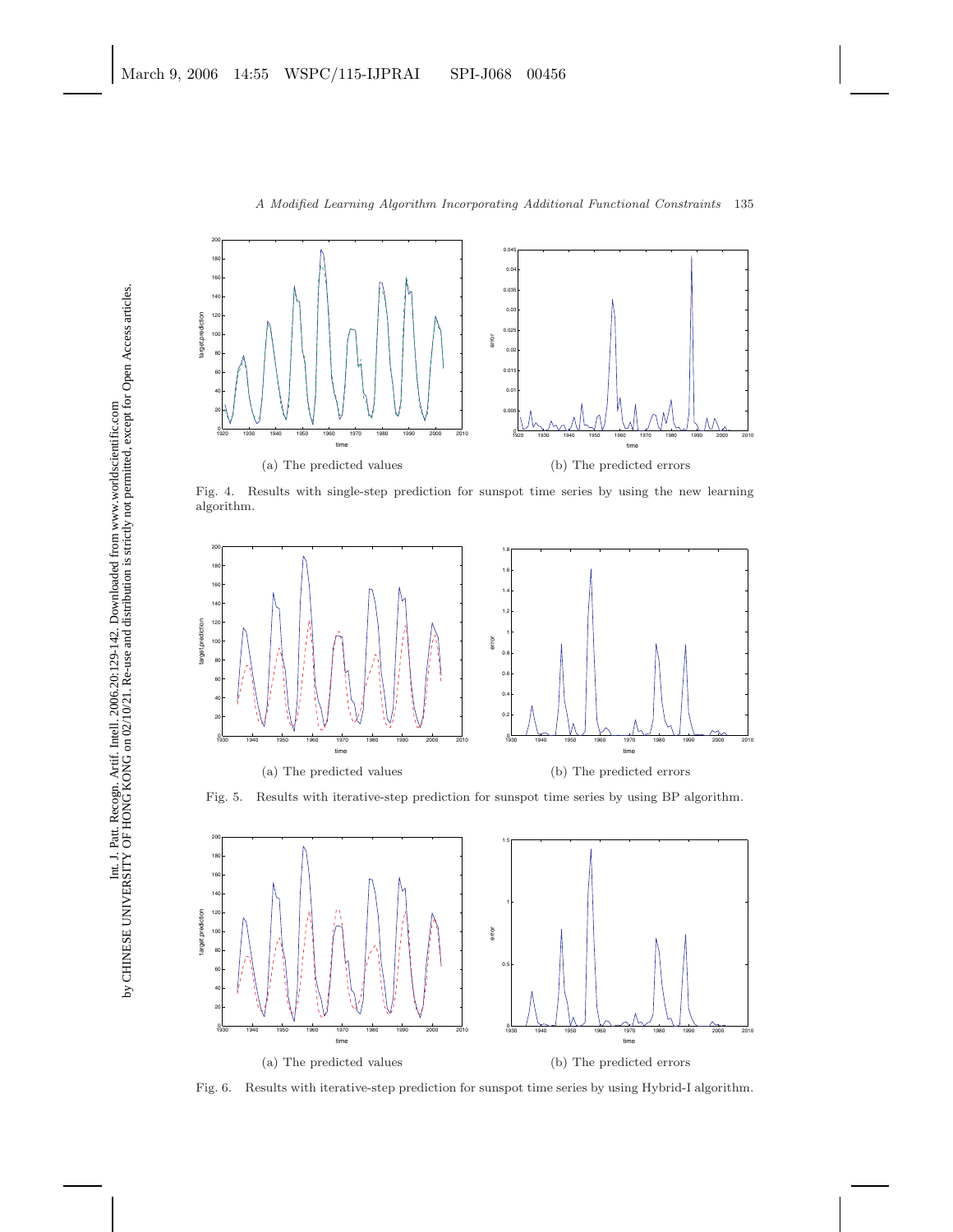

Fig. 7. Results with iterative-step prediction for sunspot time series by using Hybrid-II algorithm.



Fig. 8. Results with iterative-step prediction for sunspot time series by using the new learning algorithm.

Table 1. The average values of mean squared errors of single-step prediction for the sunspot time series data for fifty times by four algorithms.

| LA        | Training  | Testing            | Testing   | Testing   | Testing       |
|-----------|-----------|--------------------|-----------|-----------|---------------|
|           | 1700-1920 | 1921-1955          | 1956-1979 | 1980-2003 | $1921 - 2003$ |
| BP        | 0.00090   | 0.00053<br>0.00037 | 0.0095    | 0.0090    | 0.0055        |
| Hybrid-I  | 0.00210   | 0.00046            | 0.0056    | 0.0040    | 0.0045        |
| Hybrid-II | 0.00210   |                    | 0.0050    | 0.0044    | 0.0042        |
| New LA    | 0.00074   | 0.00030            | 0.0145    | 0.0129    | 0.0031        |

then its average accuracy value calculated. The corresponding results are summarized in Tables 1 and 2 for single-step prediction and iterative-step prediction. From these results, it can be seen apparently that the proposed learning algorithm has better generalization capability than the BP algorithm as well as the two original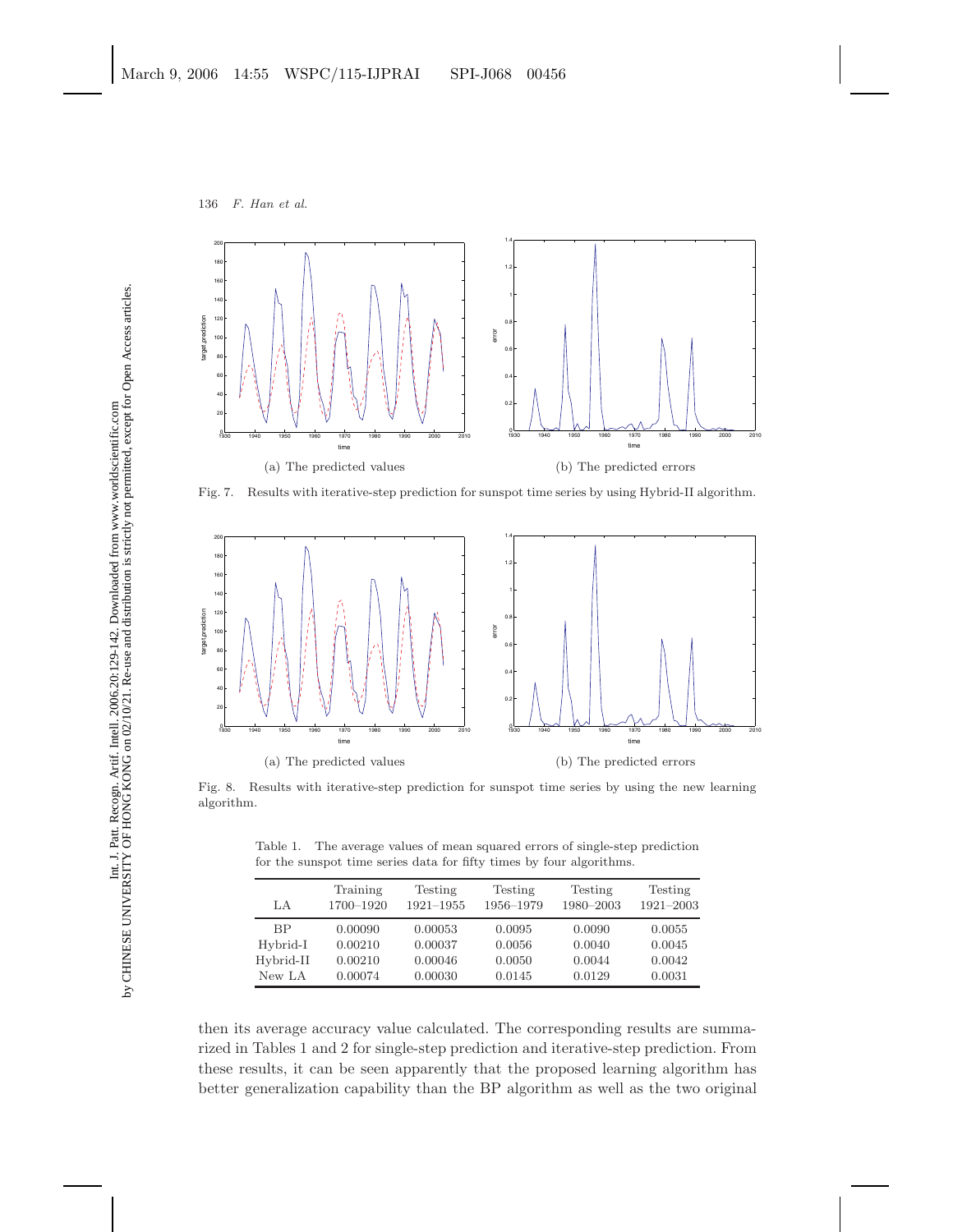| LA        | Training (1700–1920) | Testing $(1921-2003)$ |
|-----------|----------------------|-----------------------|
| <b>BP</b> | 0.0391               | 0.1881                |
| Hybrid-I  | 0.0390               | 0.1380                |
| Hybrid-II | 0.0401               | 0.1330                |
| New LA    | 0.0385               | 0.1285                |

Table 2. The average values of mean squared errors of iterative-step prediction for the sunspot time series data for fifty times by four algorithms.

hybrid algorithms, because the mean squared errors of the new algorithm for the testing data set is smaller than the ones for the other three learning ones.

Below, the effects of the four parameters,  $\eta_1, \eta_2, \gamma_1$  and  $\gamma_2$ , with the new modified hybrid learning algorithm for single-step prediction performance on sunspot time series is discussed. Case I:  $\eta_1 = 0.3$ ,  $\eta_2 = 0.15$  and  $\gamma_1 = 0.001$  are kept unchanged,  $\gamma_2$ is selected as 0.001, 0.003, 0.005 and 0.007, respectively. From the simulation results, it can be seen that the bigger the  $\gamma_2$ , the worse is the generalization performance. Case II:  $\eta_1 = 0.3$ ,  $\eta_2 = 0.15$  and  $\gamma_2 = 0.001$  are kept unchanged,  $\gamma_1$  is selected as <sup>0</sup>.001, 0.003, 0.005 and 0.007, respectively. From the simulation results, it can be seen that for bigger  $\gamma_1$ , the generalization performance is the worse. Case III:  $\eta_1$  =  $0.3$  ,  $\gamma_1=0.001$  and  $\gamma_2=0.001$  are kept unchanged,  $\eta_2$  is selected as  $0.15,$   $0.17,$   $0.19$ and 0.21, respectively. From the simulation results, it can be seen that the bigger the  $\eta_2$ , the worse is the generalization performance. Case IV:  $\eta_2 = 0.15$ ,  $\gamma_1 = 0.001$ and  $\gamma_2 = 0.001$  are kept unchanged,  $\eta_1$  is selected as 0.30, 0.32, 0.34 and 0.36, respectively. From the simulation results, it can be seen that for bigger  $\eta_1$  is, the generalization performance is the worse. All the above results are shown in Table 3.

## **4.2.** *Single-step prediction and iterative-step prediction for chaotic laser pulsation data*

In this subsection, the proposed learning algorithm is also applied to the single-step prediction and iterative-step prediction of chaotic laser pulsation data from the

| wigoriumi ior pingio peop proutonom portormanto on pampoe emito portop aueus |                                 |                    |                    |                    |
|------------------------------------------------------------------------------|---------------------------------|--------------------|--------------------|--------------------|
| Indices                                                                      | Mean Squared Errors (1921–2003) |                    |                    |                    |
| $\eta_1 = 0.3, \eta_2 = 0.15$                                                | $\gamma_2 = 0.001$              | $\gamma_2 = 0.003$ | $\gamma_2 = 0.005$ | $\gamma_2 = 0.007$ |
| $\gamma_1 = 0.001$                                                           | 0.0031                          | 0.0041             | 0.0046             | 0.0050             |
| $\eta_1 = 0.3, \eta_2 = 0.15$                                                | $\gamma_1 = 0.001$              | $\gamma_1 = 0.003$ | $\gamma_1 = 0.005$ | $\gamma_1 = 0.007$ |
| $\gamma_2 = 0.001$                                                           | 0.0031                          | 0.0039             | 0.0042             | 0.0049             |
| $\eta_1 = 0.3, \gamma_1 = 0.001$                                             | $\eta_2 = 0.15$                 | $\eta_2 = 0.17$    | $\eta_2 = 0.19$    | $\eta_2 = 0.21$    |
| $\gamma_2 = 0.001$                                                           | 0.0031                          | 0.0038             | 0.0043             | 0.0045             |
| $\eta_2 = 0.15, \gamma_1 = 0.001$                                            | $\eta_1 = 0.3$                  | $\eta_1 = 0.32$    | $\eta_1 = 0.34$    | $\eta_1 = 0.36$    |
| $\gamma_2 = 0.001$                                                           | 0.0031                          | 0.0036             | 0.0042             | 0.0046             |

Table 3. The effects of the parameters with the new modified hybrid learning algorithm for single-step prediction performance on sunspot time series data.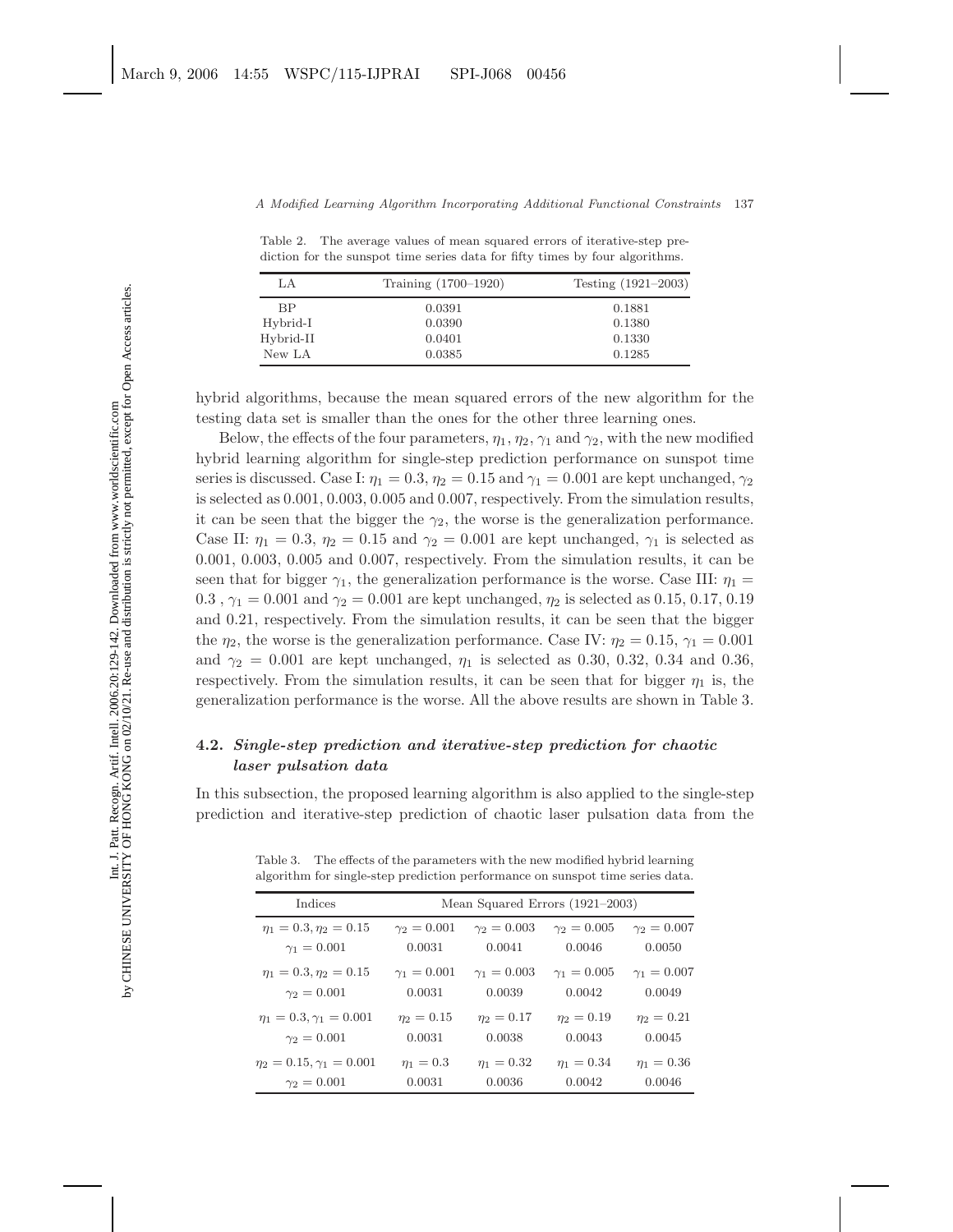Santa Fe competition data set A. Likely, a (12-8-1)-sized network is also adopted to address this problem. The first 1000 step data are used for the training, and the following 200 steps are used for the testing. As a result, the single-step prediction results are shown in Figs. 9–11 for Hybrid-I algorithm, Hybrid-II algorithm and the proposed new learning algorithm, respectively. The corresponding iterative-step prediction results are shown in Figs. 12–14 for the above three learning algorithms.

Similarly, in order to statistically compare the prediction accuracies for chaotic laser pulsation data with BP algorithm, Hybrid-I algorithm, Hybrid-II algorithm and the proposed new learning algorithm, an experiment is also done fifty times for each algorithm and then its average accuracy value calculated. The corresponding prediction accuracies are summarized in Tables 4 and 5. From these results, it can



Fig. 9. Results with single-step prediction for chaotic laser pulsation data by using Hybrid-I algorithm.



(a) The predicted values (b) The predicted errors

Fig. 10. Results with single-step prediction for chaotic laser pulsation data by using Hybrid-II algorithm.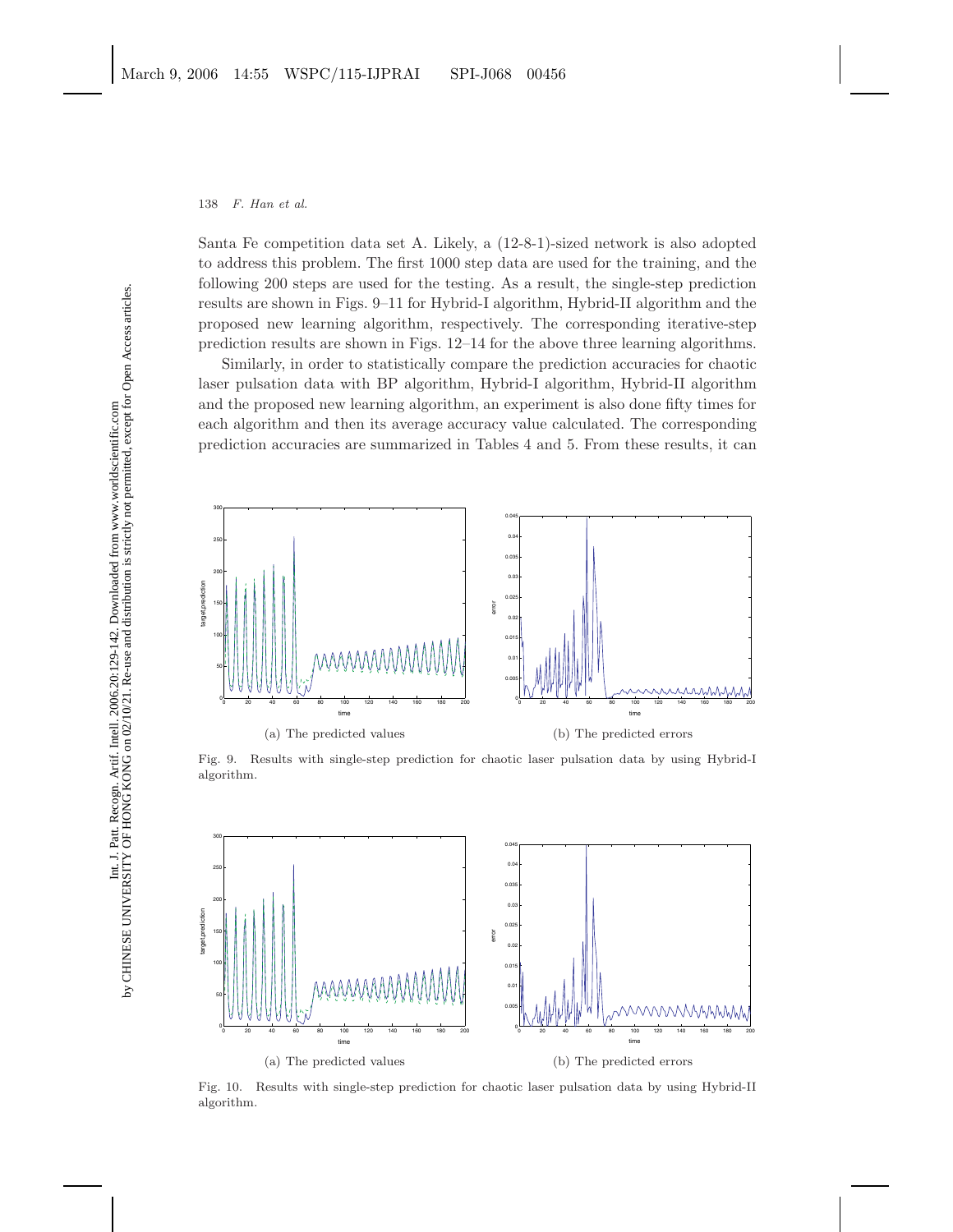

Fig. 11. Results with single-step prediction for chaotic laser pulsation data by using the new learning algorithm.



Fig. 12. Results with iterative-step prediction for chaotic laser pulsation data by using Hybrid-I algorithm.



Fig. 13. Results with iterative-step prediction for chaotic laser pulsation data by using Hybrid-II algorithm.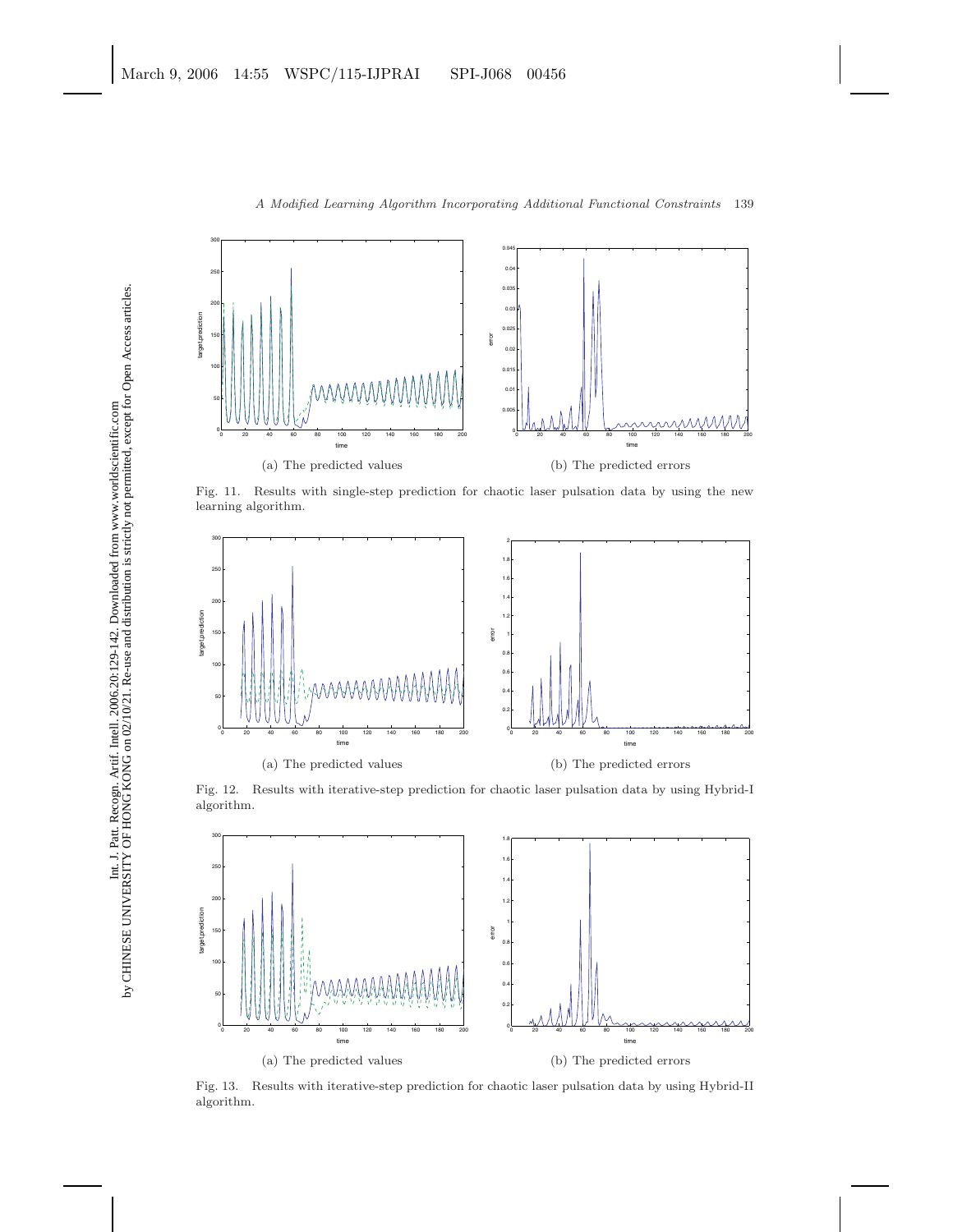

Fig. 14. Results with iterative-step prediction for chaotic laser pulsation data by using the new learning algorithm.

Table 4. The average values of mean squared errors of single-step prediction for the chaotic laser pulsation data for fifty times by four algorithms.

| LA        | Training   | Testing |  |
|-----------|------------|---------|--|
| <b>BP</b> | 0.00029725 | 0.0059  |  |
| Hybrid-I  | 0.0016     | 0.0040  |  |
| Hybrid-II | 0.0012     | 0.0043  |  |
| New LA    | 0.00054626 | 0.0033  |  |

Table 5. The average values of mean squared errors of iterative-step prediction for the chaotic laser pulsation data for fifty times by four algorithms.

| LA        | Training | Testing |
|-----------|----------|---------|
| <b>BP</b> | 0.0082   | 0.0821  |
| Hybrid-I  | 0.0418   | 0.0680  |
| Hybrid-II | 0.0391   | 0.0615  |
| New LA    | 0.0310   | 0.0583  |

be seen apparently that the proposed learning algorithm has better generalization capability than the BP algorithm as well as the two original hybrid algorithms, since the mean squared errors of the new learning algorithm for the testing data set are smaller than the ones for the other three learning ones.

Obviously, from the above experiments, the conclusion can be drawn that the new learning algorithm has better generalization performance than the original Hybrid-I and Hybrid-II learning algorithms as well as BP learning algorithm. This result mainly rests with the fact that the new learning one incorporates the additional functional constraints such as the input-to-output mapping sensitivity and the weights decay term in training data into the sum-of-square error cost function.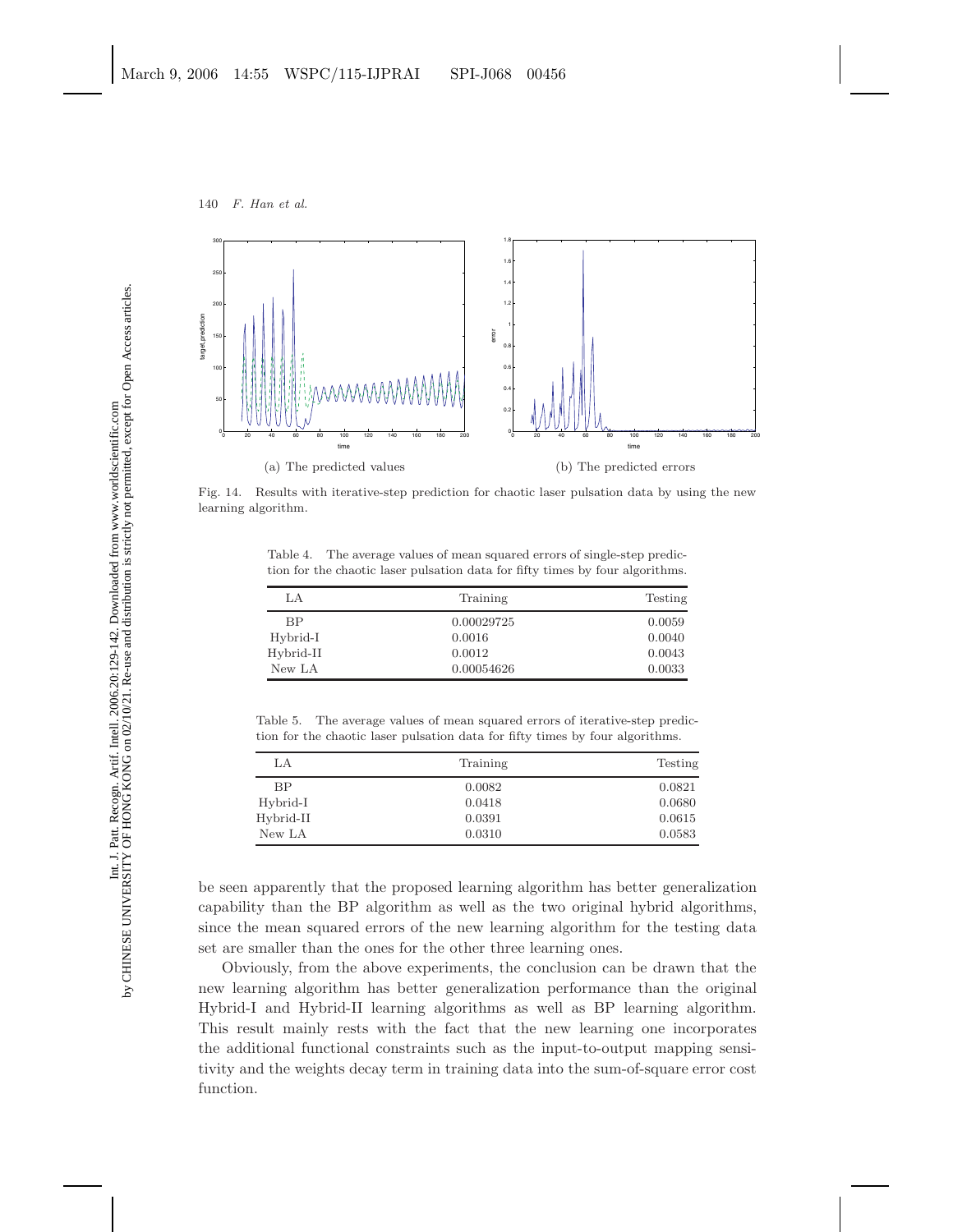## **5. Conclusions**

In this paper, a new modified learning algorithm with respect to the Hybrid-I and Hybrid-II learning algorithms introduced in literature<sup>12</sup> is proposed. The additional cost terms for this new algorithm are combined with the ones for Hybrid-I and Hybrid-II learning algorithms, and both the input-to-output mapping sensitivity and high frequency components in training data are penalized in the course of training, thus the better generalization capability with respect to the original hybrid algorithms can be easily obtained. The experimental results about benchmark data of sunspot time series prediction and chaotic laser pulsation data prediction also showed that the generalization performance of the proposed constrained learning algorithm apparently outperforms that of the Hybrid-I and Hybrid-II learning ones as well as BP algorithm. In addition, the effects of the parameters with the proposed learning algorithm on the network performance were discussed. Future research works will include how to apply this new constrained learning algorithm to resolve more numerical computation problems.

## **References**

- 1. M. Cottrell, B. Girard *et al.*, Neural modeling for time series: a statistical stepwise method for weight elimination, *IEEE Trans. Neural Networks* **<sup>6</sup>** (1992) 1355–1364.
- 2. C. Goutte and L. K. Hansen, Regularization with a pruning prior, *Neural Networks* **10** (1997) 1053–1059.
- 3. D. S. Huang, *Systematic Theory of Neural Networks for Pattern Recognition* (Publishing House of Electronic Industry of China, Beijing, 1996), pp. 111–118.
- 4. D. S. Huang, Generalization capabilities in feedforward neural networks for pattern recognition, *J. Beijing Inst. Technol.* **<sup>5</sup>** (1996) 184–192.
- 5. D. S. Huang, On the comparisons between RLSA and CLA for solving arbitrary linear simultaneous equations, *Lecture Notes in Computer Science* **<sup>2690</sup>** (Springer-Verlag, 2003), pp. 169–176.
- 6. D. S. Huang, A constructive approach for finding arbitrary roots of polynomials by neural networks, *IEEE Trans. Neural Networks* **<sup>15</sup>** (2004) 477–491.
- 7. D. S. Huang and H. S. Ip Horace, On the choices of the parameters in general constrained learning algorithms, *Lecture Notes in Computer Science* **<sup>2690</sup>** (Springer-Verlag, 2003), pp. 967–974.
- 8. D. S. Huang, H. S. Ip Horace and Z. Chi, A neural root finder of polynomials based on root moments, *Neural Comput.* **<sup>16</sup>** (2004) 1721–1762.
- 9. D. S. Huang, H. S. Ip Horace, Z. Chi and H.S. Wong, Dilation method for finding close roots of polynomials based on constrained learning neural networks, *Phys. Lett. A* **<sup>309</sup>** (2003) 443–451.
- 10. D. S. Huang and Z. Chi, Finding roots of arbitrary high order polynomials based on neural network recursive partitioning method, *Sci. China Ser. F Inform. Sci.* **<sup>47</sup>** (2004) 232–245.
- 11. D.-G. Jeong and S.-Y. Lee, Merging back-propagation and Hebbian learning rules for robust classifications, *Neural Networks* **<sup>9</sup>** (1996) 1213–1222.
- 12. S. Y. Jeong and S. Y. Lee, Adaptive learning algorithms to incorporate additional functional constraints into neural networks, *Neurocomputing* **<sup>35</sup>** (2000) 73–90.